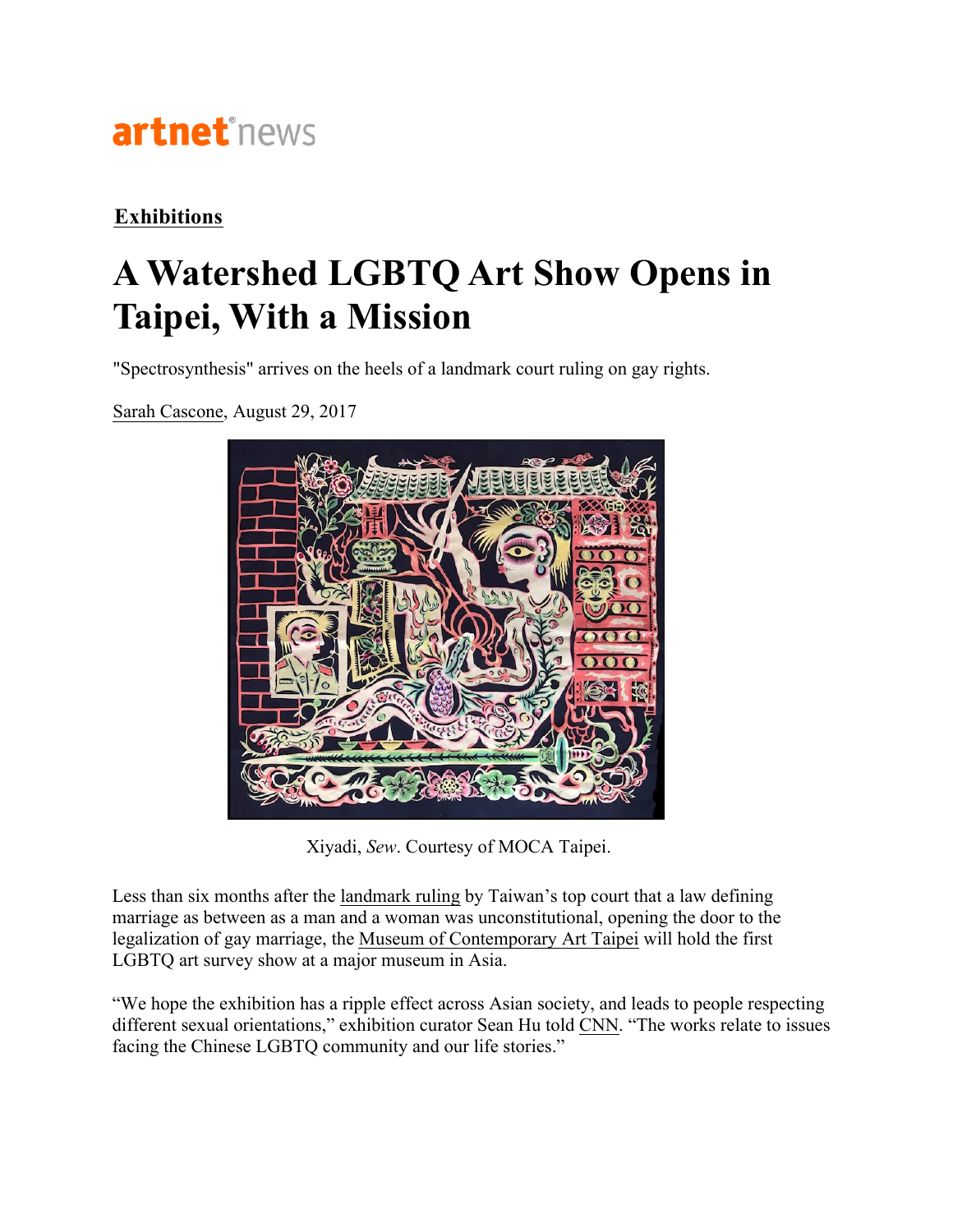

Wang Jun-Jieh, *Passion.* Courtesy of MOCA Taipei.

"Spectrosynthesis – Asian LGBTQ Issues and Art Now," opening in September, has been in the works for two years. It will coincide with Art Taipei, Asia's oldest art fair (October 20–23), and the continent's largest gay pride parade, Taiwan Pride (October 28).

The exhibition will feature 51 works created by 22 artists from Taiwan, China, Hong Kong, and Singapore, over 50 years.



Samson Young, *Muted Situations #5: Muted Chorus* (2016), video still. Courtesy of MOCA Taipei.

Participants include Samson Young, this year's representative for Hong Kong at the Venice Biennale; Chinese-American filmmaker Wu Tsang; and Hong Kong-born photographer Tseng Kwong Chi, who lived and worked in New York's East Village during the 1980s and is known for his self portraits.

Singapore's Jimmy Ong will contribute two pieces from his "Ancestors on the Beach" series, based on a popular gay beach in Singapore that was targeted in the 1990s by undercover policemen posing as gay men.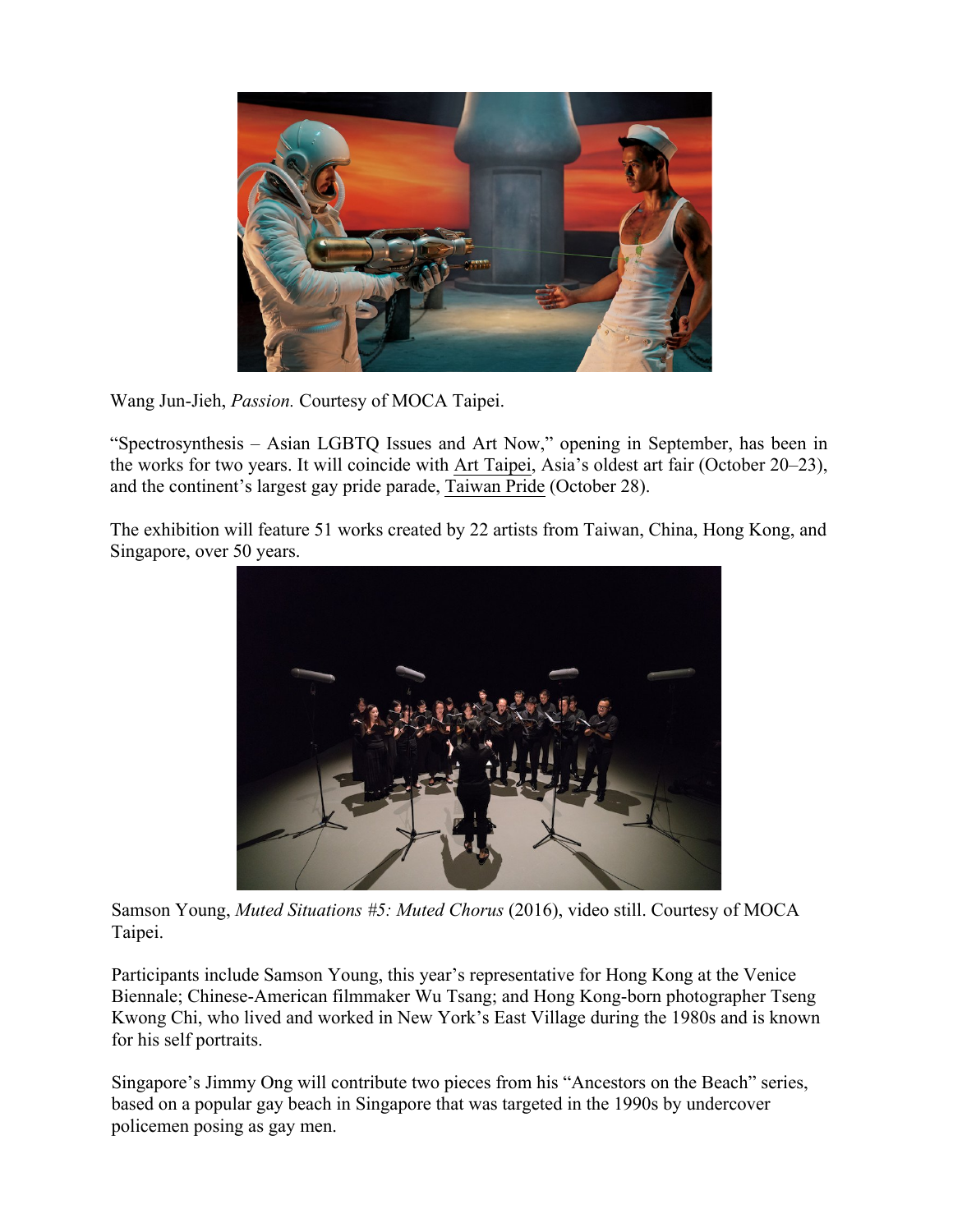

Jimmy Ong, *Heart Sons* (2004). Courtesy of MOCA Taipei.

He will also show a large charcoal drawing of a gay couple with a baby, titled *Heart Sons*.

The show's title, "Spectrosynthesis," is inspired by the spectrum of light, which of course encompasses the rainbow, the universal symbol for gay pride. The museum hopes to present a diverse and inclusive view of LGTBQ issues, touching on discrimination, identity, culture, and history.



Tseng Kwong Chi, *San Francisco, California (Golden Gate Bridge)*, 1979. Courtesy of MOCA Taipei.